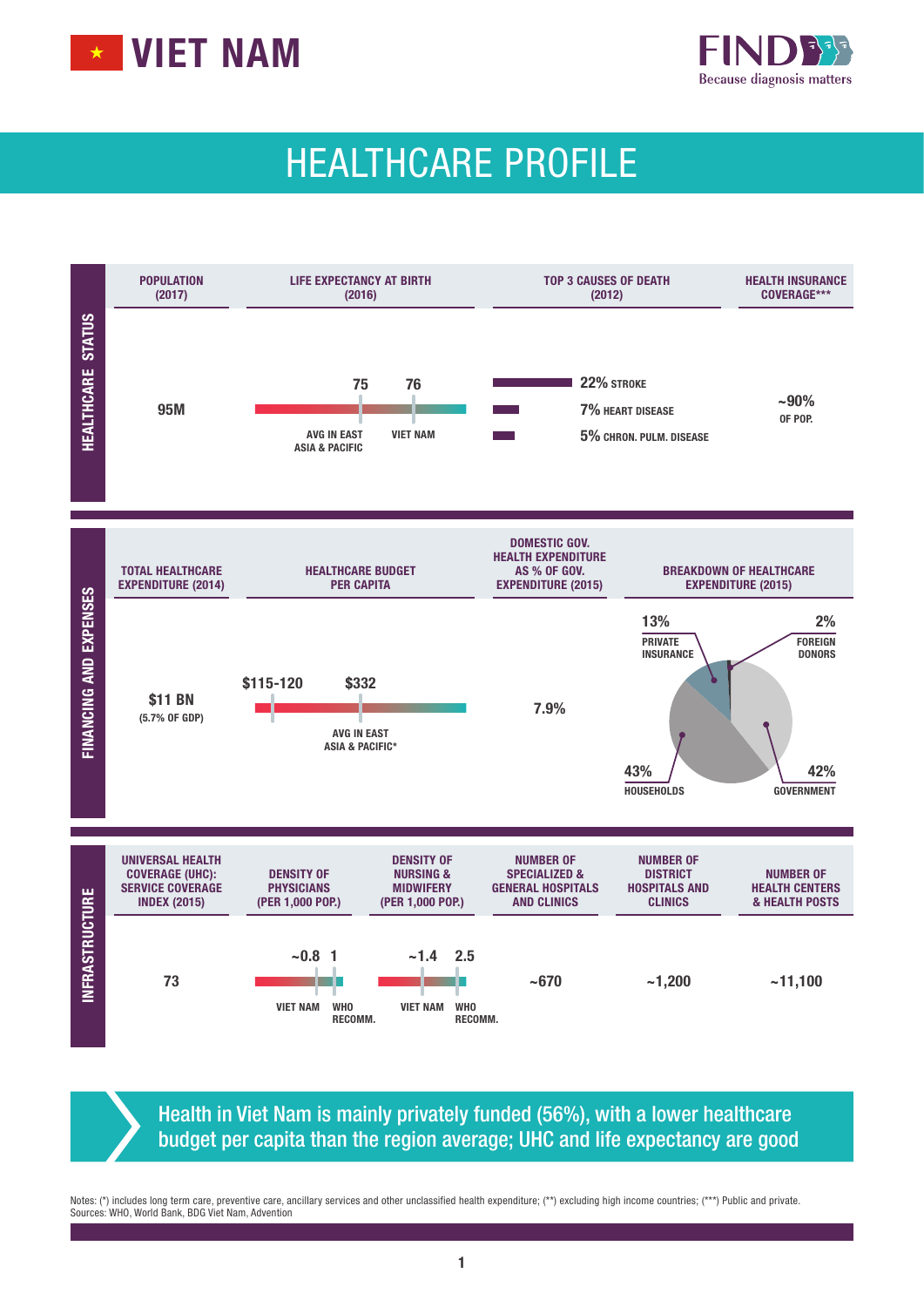

### HEALTHCARE INFRASTRUCTURE



### **COMMENTS**

#### Hybrid public-private model:

• While public facilities represent the core primary care network, the Vietnamese MoH is encouraging the growth of a hybrid public-private model. Doctors in public facilities can work in private practices, and family practices are being encouraged to transition preventive and primary care to the private sector. Continuity of care is ensured across public and private facilities through private-public cooperation programmes

#### Social Health Insurance (SHI) reform:

- Social health insurance covers the majority (~70%) of the Vietnamese population, and includes diagnostics
- Until recently, patients were expected to visit the lowest level facility in their area, and would be referred 'up' in order to benefit from SHI. However, currently the MoH is implementing hospital autonomy where communal and district-level facilities receive funding based on the number

of patients served, creating competition for services

• As the infrastructure and HCW skills at the district level are low, many patients skip district and commune facilities

#### Communal health centers (CHC):

- In malaria-endemic communities, CHCs have specially trained staff responsible for malaria control (among other duties)
- Village community health workers (CHWs) are the backbone of the community-level health response in Viet Nam. CHWs are engaged in outreach activities, mainly focused on health promotion and prevention, including referral of suspected malaria cases

#### Other malaria control stakeholders:

• The NMCP also works closely with the People's Committee, the Women's Union, the Youth Union, and village leaders

The Vietnamese primary healthcare infrastructure is transitioning towards a market-based system where patients can choose between district and communal centers

Sources: WHO, BDG Viet Nam, Advention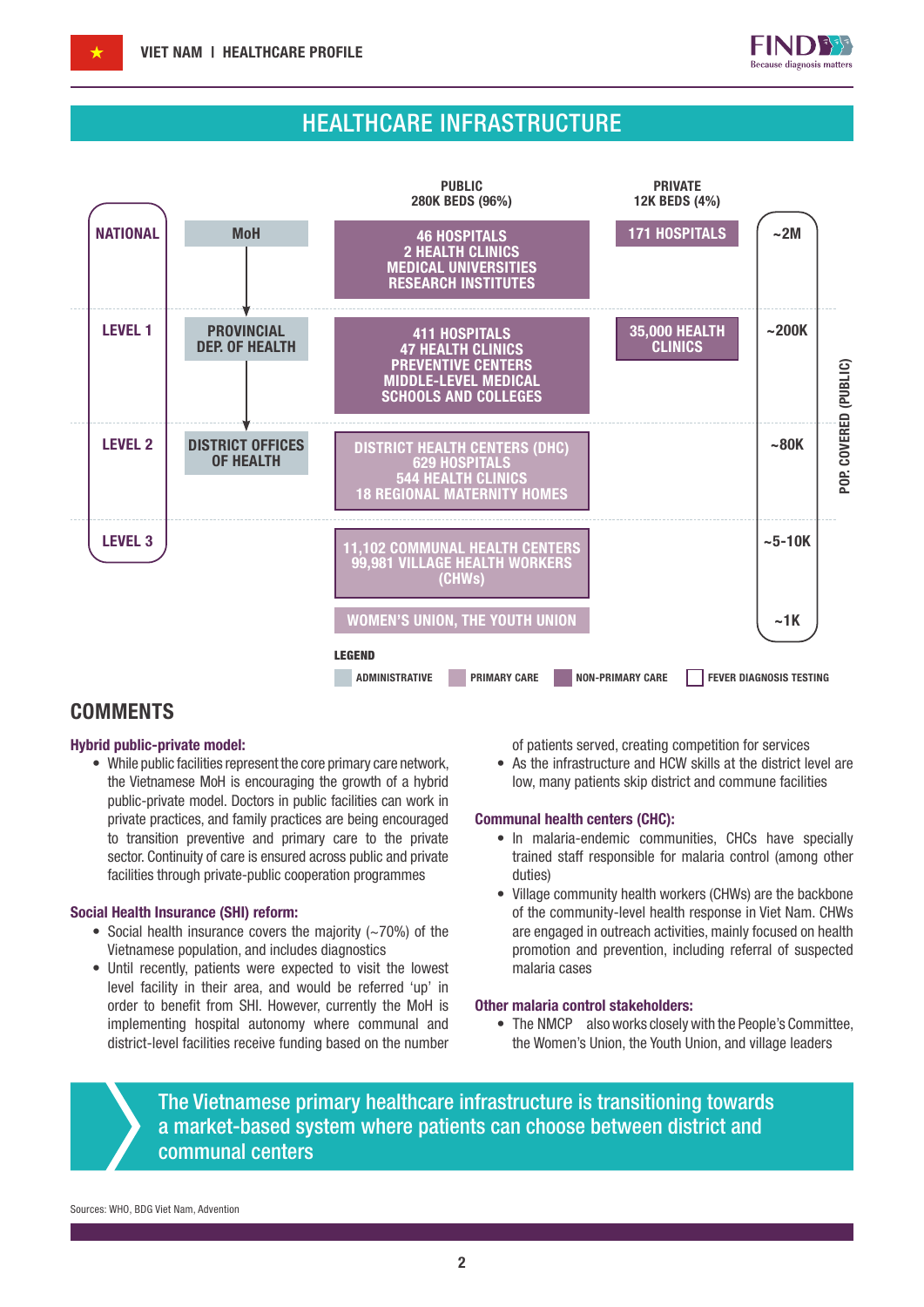

### MALARIA DIAGNOSIS PROVIDER BUSINESS MODEL

Primary healthcare services are of notoriously poor quality due to a lack of competence, forcing people to use services at higher levels with higher costs (accommodation costs, transportation costs and higher fees)

• While the hospital network provides the country with a high number of beds per inhabitant, Viet Nam shows a high bed occupancy rate  $(>100\%)$ . The outdated medical equipment, combined with limited access to the latest drugs in Vietnamese public hospitals (and specifically in the small provincial level hospitals) are commonly cited as the major challenges to improving the quality of care in Viet Nam

#### To address these challenges, Viet Nam has set up a roadmap for 2020 to improve large national hospitals

• As government funding is limited, healthcare funding in Viet Nam is partially mobilized from joint ventures with private sponsors or providers and associations to invest in upgrading healthcare equipment in public hospitals

#### The push for financial autonomy is driving the widespread use of a fee-for-service model that leads to potentially unnecessary hospitalization, drug use and test prescriptions:

- Over 60% of health facilities providing insured services apply additional fees-for-service beyond SHI repayments, which encourages oversupply of services to maximize revenues and profits in the context of imposed financial autonomy for public health facilities
- The law has removed copayments for the poor, ethnic minorities and those who contributed to the revolution

### PUBLIC HEALTHCARE FACILITIES PRIVATE HEALTHCARE FACILITIES

The private sector is mainly focused on outpatient care, with only limited inpatient facilities which are mainly in large cities…

- Three quarters of private hospitals have less than 100 beds
- The quality of private health services is variable, considered worse than public facilities in rural areas but better in cities

…but is seen as the solution to the rapid increase in demand for healthcare services. Human resources are currently not sufficient to support growth in the public and private sectors

- Viet Nam has set up a roadmap for 2020 to notably optimize the healthcare network and unburden the large national hospitals through the support of the creation of private hospitals. Many staff have dual positions in the public and private sectors
- There are a few large and better equipped private hospitals, which are staffed with highly skilled health professionals attracted from state health sector
- The private sector is recent in Viet Nam and is characterized by growing regulation, but most services offered are covered by SHI

#### All care in private facilities is linked to out-of-pocket expenditure

• Both outpatient and inpatient care in private healthcare includes an out-of-pocket expenditure beyond SHI, which increases hospital revenues and creates an incentive to overtest and prescribe

The drive for financial autonomy in the public sector and additional out-of-pocket payments beyond SHI in the private sector are an incentive to overprescribe tests

Sources: interviews, Advention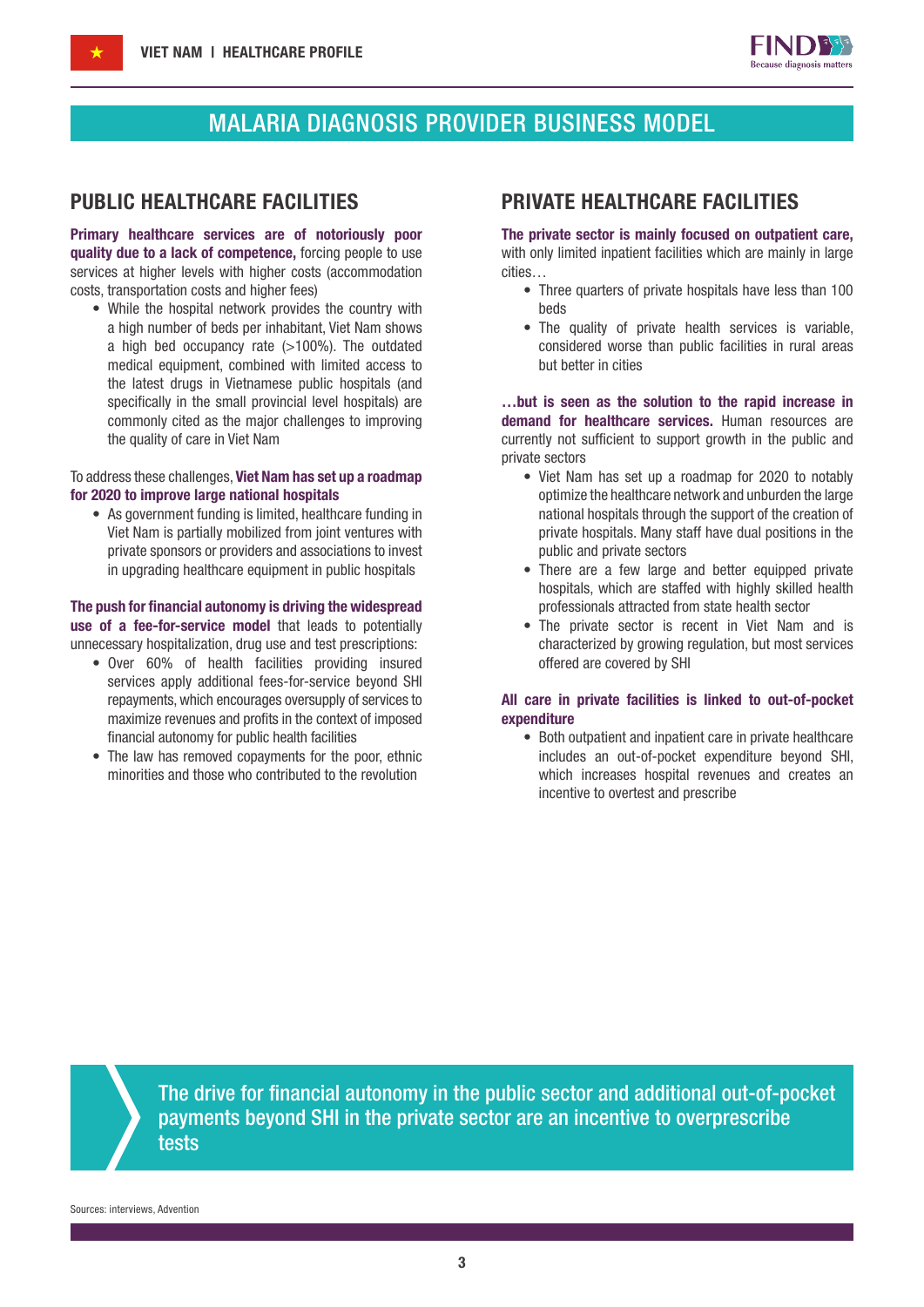

## HEALTHCARE STAFF AND TRAINING

|                                                                                                            | <b>PHYSICIANS</b>                                                                                                                                                                                                                        | <b>CHWs (COMMUNE)</b>                                                                                                                                                                                                                    | <b>CHWs (VILLAGE)</b>                                                                                                                    |
|------------------------------------------------------------------------------------------------------------|------------------------------------------------------------------------------------------------------------------------------------------------------------------------------------------------------------------------------------------|------------------------------------------------------------------------------------------------------------------------------------------------------------------------------------------------------------------------------------------|------------------------------------------------------------------------------------------------------------------------------------------|
| <b>GENERAL JOB</b><br><b>DESCRIPTION</b>                                                                   | Examine in and out patients in line with<br>standard medical procedures using<br>various types of diagnostic mechanisms<br>Administer and prescribe drugs based<br>on examination, test reports and<br>findings and counselling services | Outreach activities, mainly focused<br>on health promotion and prevention,<br>information regarding available facilities<br>Monitor treatment provision and follow<br>patients' long-term health for the TB and<br><b>HIV programmes</b> | Outreach activities, mainly focused on<br>health promotion and prevention<br>Triage of patients and referral to<br>healthcare facilities |
| <b>MALARIA</b><br><b>SPECIFIC TASKS</b>                                                                    | Use IMCA and IMAI for clinical diagnosis<br>and microscopy confirmation and<br>treatment                                                                                                                                                 | Awareness of malaria and integrated<br>vector control uptake<br><b>Collection of blood smears in remote</b><br>villages for microscopy testing                                                                                           | Awareness of malaria and integrated<br>vector control uptake<br>Refer febrile patients to hospitals                                      |
| <b>MEDICAL</b><br><b>TRAINING</b>                                                                          | 4-6 years<br>(2 years for assistant physicians)                                                                                                                                                                                          | Several months, possibly including an<br>internship (depending on region and<br>role)                                                                                                                                                    | Two or three weeks initial training, as<br>well as several days per year (depending<br>on region)                                        |
| <b>RDT USE</b><br><b>KNOWLEDGE</b>                                                                         |                                                                                                                                                                                                                                          |                                                                                                                                                                                                                                          |                                                                                                                                          |
| <b>BLOOD SAMPLING</b><br><b>KNOWLEDGE</b>                                                                  |                                                                                                                                                                                                                                          |                                                                                                                                                                                                                                          |                                                                                                                                          |
|                                                                                                            | <b>HOSPITALS</b>                                                                                                                                                                                                                         | <b>DISTRICT HEALTH</b><br><b>CENTERS AND CLINICS</b>                                                                                                                                                                                     | <b>COMMUNE HEALTH</b><br><b>STATIONS &amp; OTHERS</b>                                                                                    |
| <b>TOTAL HEALTH</b><br><b>EMPLOYEES</b><br>(INCL. DOCTORS,<br><b>NURSES AND</b><br><b>ASSISTANTS) 2014</b> | 229,326                                                                                                                                                                                                                                  | 75,679                                                                                                                                                                                                                                   | 77,433                                                                                                                                   |
|                                                                                                            | <b>LEGEND</b><br><b>COMPLETE KNOWLEDGE</b>                                                                                                                                                                                               | <b>INCOMPLETE / PARTIAL KNOWLEDGE</b>                                                                                                                                                                                                    | NO / VERY LIMITED KNOWLEDGE                                                                                                              |

CHWs are involved exclusively in community engagement and supervision or referral roles, as diagnostics are restricted to physicians

Sources: GSO 2014, MoH, Advention